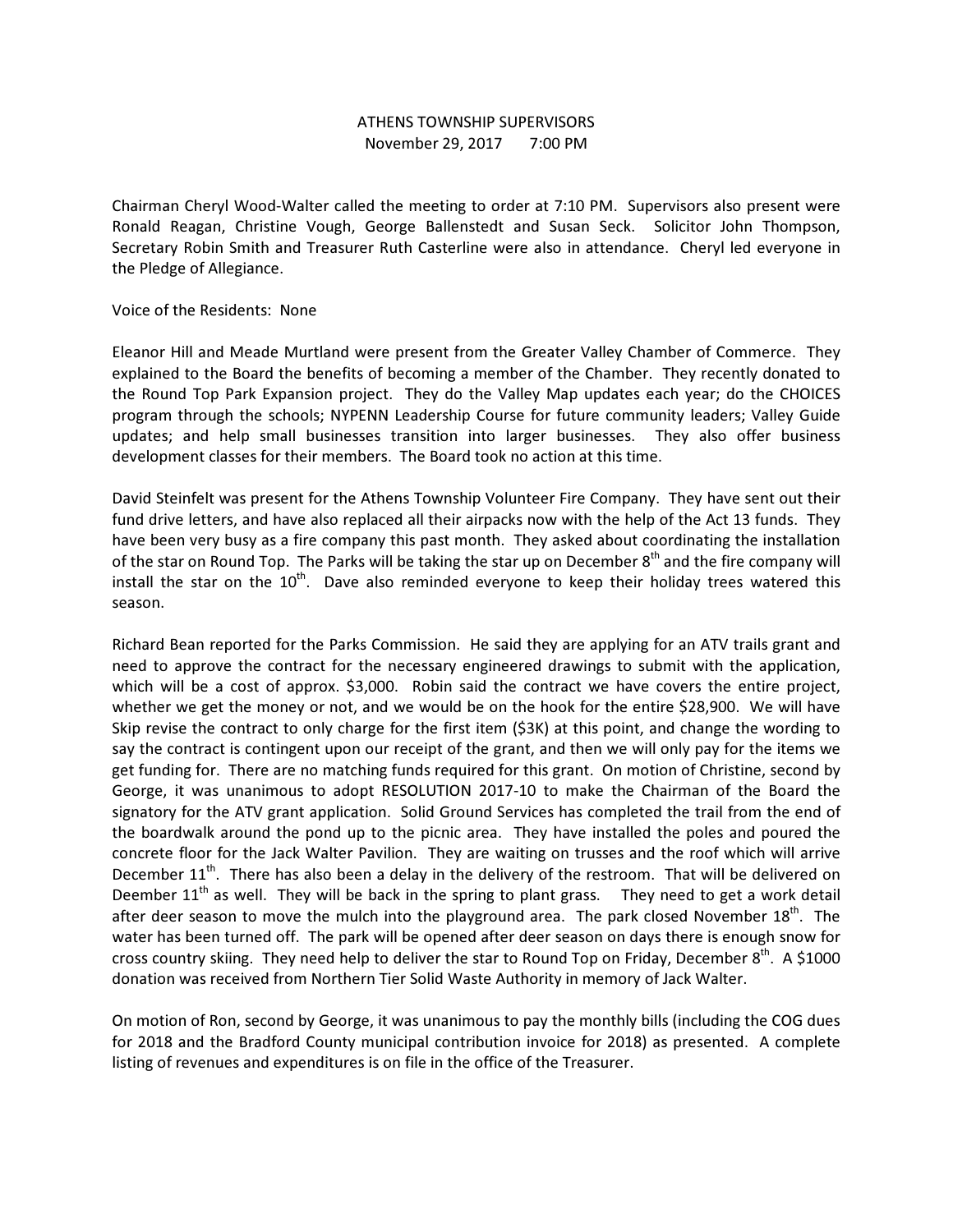Page Two Athens Township Supervisors November 29, 2017

Scot Saggiomo presented the Oak Hill Ventures sewage module for approval. On motion of Ron, second by Cheryl, it was unanimous to approve, sign and execute this sewage module.

Next was the Patrick Sullivan 2-lot subdivision on King Road. Discussion was held as to access of sewer service to this property. Ron said they do have a will-serve letter from ATA, but they will either need an easement/right-of-way through the Hafer property and a 400-foot tie-in, OR they will have to perc the site for on-lot septic. This could be a problem later. We need to make sure the sewer is done legally. Mr. Sullivan was represented by Attorney Rosenbloom, who stated that the ordinance requires a willserve letter from the Authority, and they have that. John Thompson said that letter does meet the ordinance requirement. Ron does not want this to slip through the cracks. On motion of Christine, second by Susan, it was unanimous to grant preliminary and final plan approval to this subdivision.

Aqua Pennsylvania's land development on Center Street was presented for final plan approval. There were 2 deficiencies, but they have been met. Russell Lantz from R & G Auto is adjacent to the Aqua property. He said a water problem has developed since the building was built. Water from the roof, lot, etc. is causing a problem on their side. The stormwater engineer was not aware of that, but said they can work something out – maybe some micro-grading to get the water to pond. The roof drains are not directed underground. She said the next time it rains, they will go out and fix the problem. Mr. Lantz is agreeable to that. On motion of George, second by Susan, it was unanimous to grant final plan approval to this land development contingent upon the resolution of the grading/water issue.

The budget was presented at this time. George made a motion to advertise the proposed budget for adoption at our December  $27<sup>th</sup>$  meeting. Christine said the raises aren't in there yet. Three percent is in for the road crew but nothing is in for the other departments. Discussion was held. There was no second to the motion. It was decided to have another budget meeting on December  $4<sup>th</sup>$  at 6 PM and to advertise it as available for review by the public on December  $7<sup>th</sup>$ .

No action was taken on a resolution for Act 42.

On motion of Ron, second by George, it was unanimous to set the last Wednesday of every month at 7 PM as our meeting dates for 2018, exception being December 19<sup>th</sup>.

On motion of Ron, second by Christine, it was unanimous to set the Christmas luncheon for Friday, December 22<sup>nd</sup> at noon.

Ron reminded everyone that we need someone for Zoning Hearing Board now that Kirstie Lake has been elected Supervisor.

The quote for additional security equipment was tabled.

Susan said we need to do an extension letter for the McKinney Hill project, and also need a letter requesting an additional advance of 20% more for this project. On motion of Christine, second by Susan, it was unanimous to have Robin prepare the letters for Susan to hand-deliver to Brad. Co. Conservation.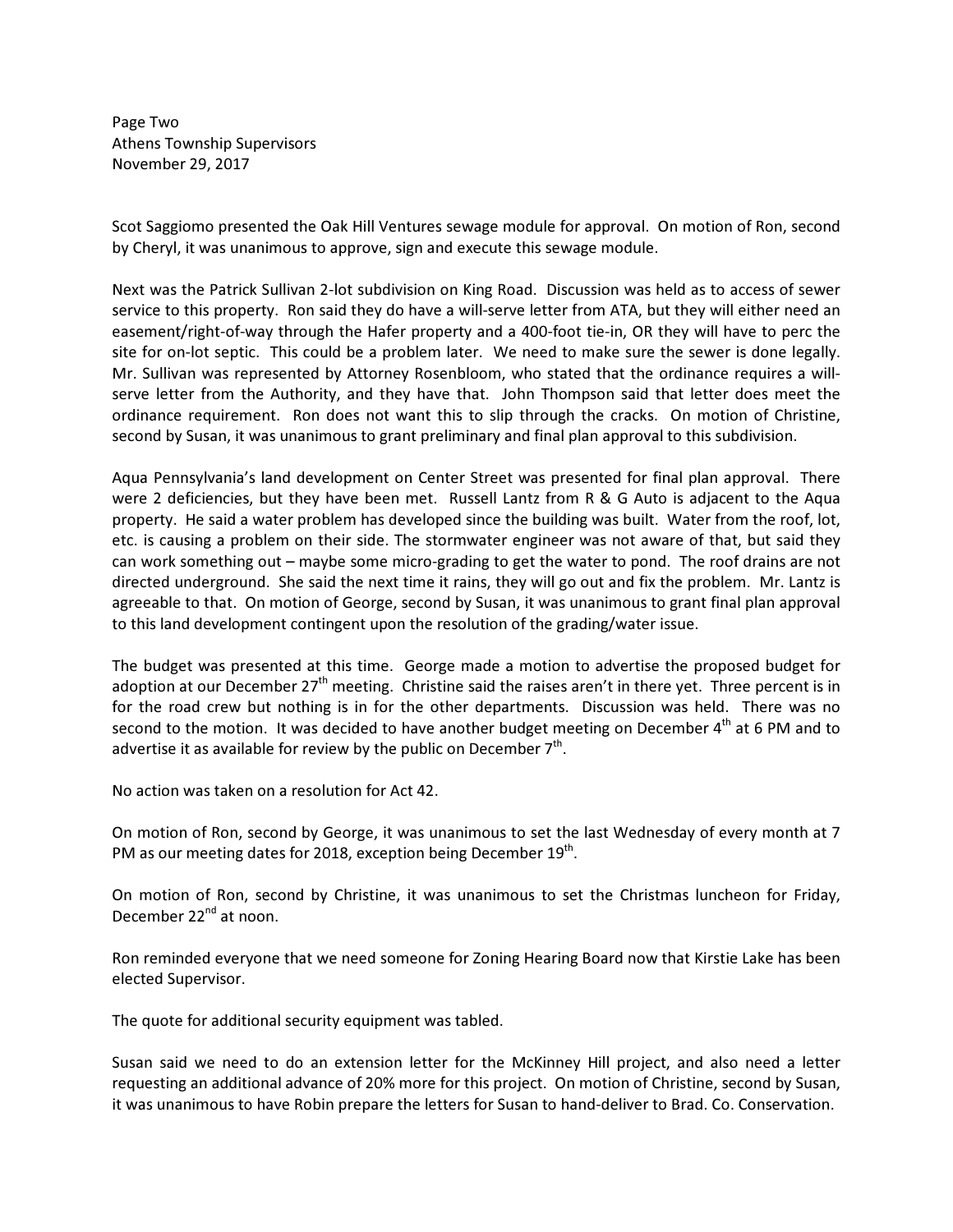Page Three Athens Township Supervisors November 29, 2017

It was decided to hold off on the propagation study for the highway repeater at this time, since the radio problems are mostly resolved.

Ron said he had been to the COG meeting where they discussed CDL regulations for cell phone usage. Robin passed out a sheet explaining the regulation to the Board, and gave copies to Susan to give the drivers.

On motion of George, second by Ron, it passed to approve the minutes of October 25, 2017 as written. Cheryl abstained as she was not in attendance.

On motion of George, second by Cheryl it passed to approve the minutes of November 1, 2017 as written. Ron and Christine both abstained as they were not in attendance.

On motion of Cheryl, second by Susan, it was unanimous to approve the minutes of November 20, 2017 as written.

On motion of Ron, second by George, it was unanimous to accept the monthly reports as presented.

The Board will discuss the possibility of membership in the Chamber of Commerce at their meeting on December 4<sup>th</sup>.

Correspondance/Information was as presented in the meeting agenda.

Chairman Wood-Walter took the Board into executive session for personnel and pending litigation at 8:45 PM. Robin left at 9:47 PM. The regular meeting reconvened at 10:15 PM, and the remaining minutes were taken by Ronald Reagan.

On motion of George, second by Ron, it was unanimous to allow any supervisors (including Kirstie) to go to PSATS "boot camp" if they so choose.

On motion of George, second by Christine, it was unanimous to have Robin purchase a \$250 gift card from Field and Stream for Roger Clink's 25<sup>th</sup> anniversary of employment; purchase a plaque with a clock for Elaine Daddona's 20<sup>th</sup> anniversary of employment; and to purchase the flag wall gun cabinet for Larry Hurley for his retirement.

On motion of Ron, second by Cheryl, it was unanimous to execute the contract with Class A Cleaning for both carpet cleaning and office cleaning. The Board will advise our current cleaning company that they will be finished on December  $28<sup>th</sup>$  of this year.

On motion of Susan, second by George, it was unanimous to request an extension to 2018 for the Dirt and Gravel program.